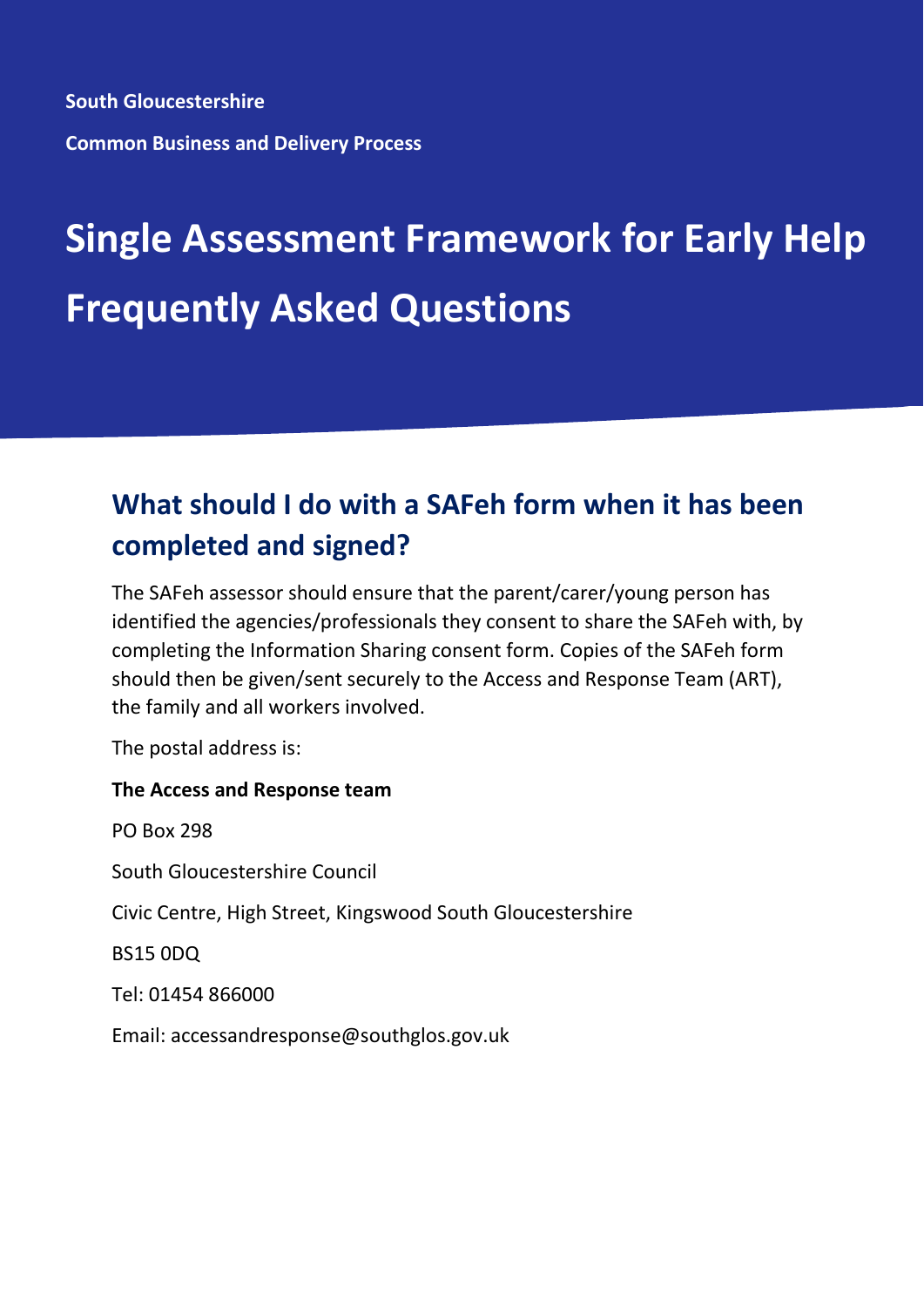### **What is the safest way to send a SAFeh form?**

If sending forms via email, they should only be sent using secure systems, for example, secure email. ART can send you a secure e.mail link if requested.

If sending forms via post, recorded delivery should be used, unless they can be sent securely via internal email e.g. school post bag.

If sending via fax, then the sender should ensure that the recipient is ready to receive the fax personally and that they telephone the sender upon receipt of the fax.

Copies of the forms can also be delivered by hand.

# **What if a parent/carer refuses to engage with the SAFeh process?**

As SAFeh is a voluntary process, if the parent/carer refuses to engage then their wishes have to be respected, but the decision and reasons (if given) need to be recorded. The thresholds document can be used in order to identify concerns and risks, and to assist in formulating an action plan. Any requests for help, for example, to drug and alcohol services or preventative services, can still be made as long as the young person, parent/carer give their consent. If a refusal to engage with the SAFeh process triggers safeguarding concerns, then the necessary discussions /referral must be had with the parents/carers and ART.

## **What if a young person gives consent for a SAFeh, but the parents/carers refuse?**

Best practice stipulates that consent from the parents/carers and the young person should be obtained if the young person is aged between 12 and 16. However, if the young person is between the ages of 12 and 16 and is judged to be mentally and emotionally capable of understanding what the SAFeh process will mean for them, then their consent can be obtained and the process undertaken even if their parents/carers refuse to engage. The assessor should bear in mind though, that the SAFeh has the potential to be very one sided and that the assessment will not be as complete if the parents/carers views are not taken into account.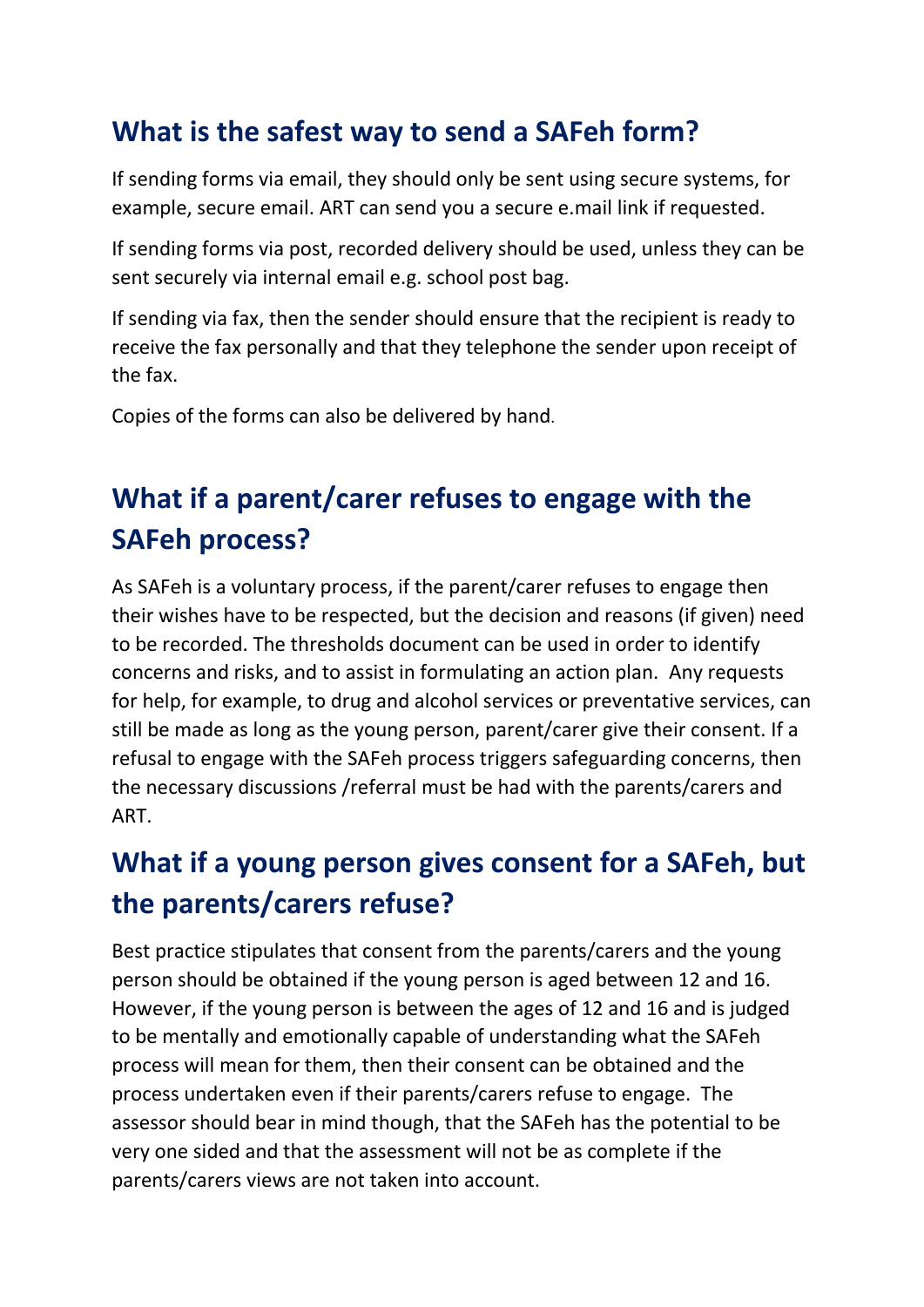Over the age of 16, a young person has the legal right to consent to the process without the need for parental/carer involvement, but if all parties are happy to engage this will ensure the assessment will be more effective and holistic.

### **Do I need consent to complete the pre-assessment checklist?**

No. The pre-assessment checklist is a tool to be used to help a practitioner decide if a SAFeh is necessary. Consent will only be required if the completed checklist is to be shared with a different agency. The checklist does not need to be submitted or shared with anyone else.

#### **When should I consider a family SAFeh process?**

Where there is more than one child in a family. It should be used if either each child has different additional needs or the family circumstances indicate that each child's needs should be assessed.

#### **How can the SAFeh process be used for a family?**

The needs of each child will need to be assessed, necessitating contact being made with all the practitioners that work with each child. Information should be recorded on one assessment form and needs listed under the name of each child, with family details common to each being written jointly. If a TAC/F is needed all practitioners should be called together. The action plan should then consider the needs of all of the children. SAFeh support can be accessed for more information on how to complete the SAFeh form for multiple children, [safehsupport@southglos'gov.uk](mailto:safehsupport@southglos)